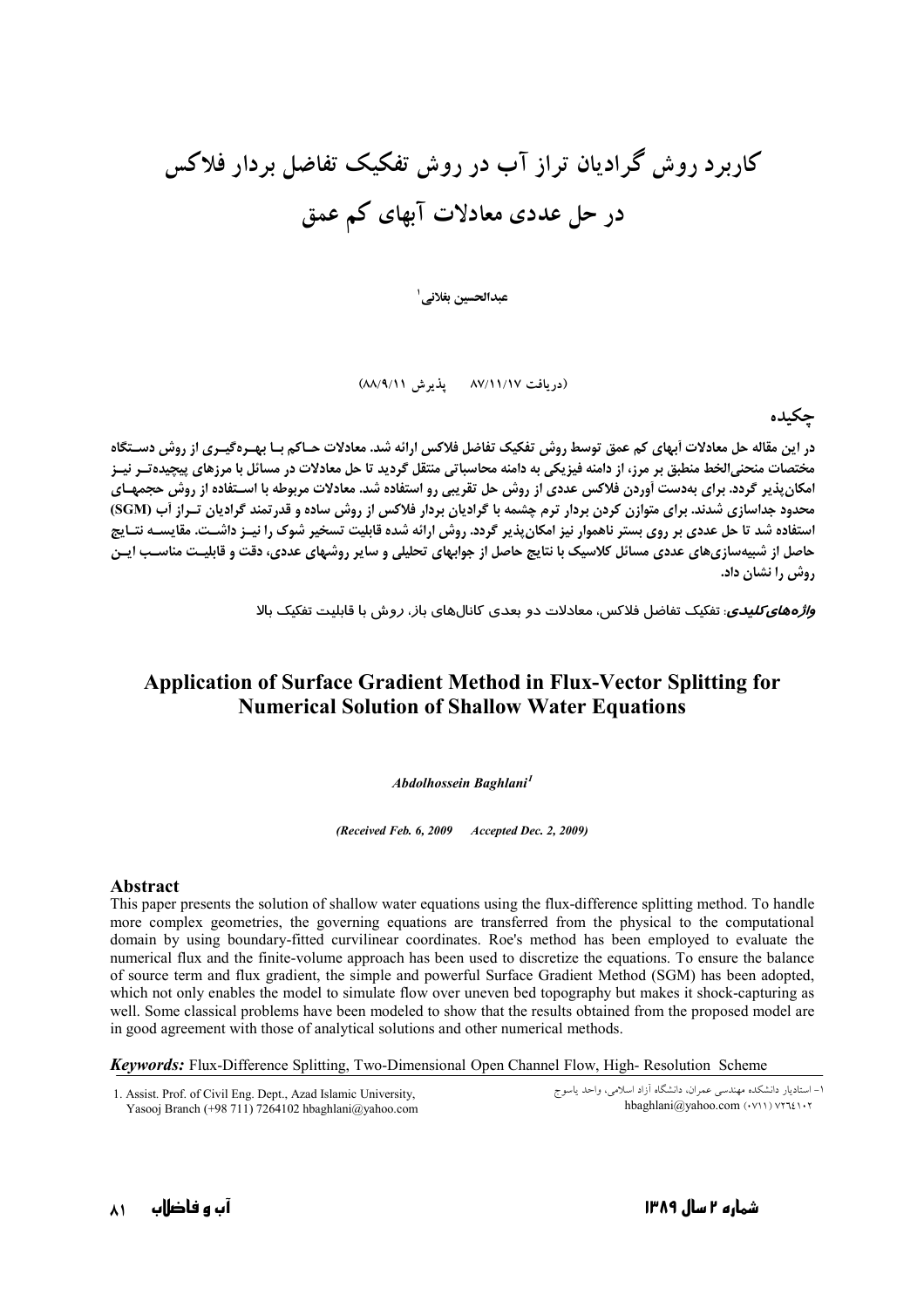۱ – مقدمه

امروزه بيا توجيه بيه افيزايش سيرعت رايانيهها ويبسط وييشيرفت روشهای ریاضی، استفاده از روشهای عـددی بـرای حـل پدیـدهعـای طبیعی کـه عمـدتاً دارای معـادلات دیفرانسـیل حـاکم خـاص خـود هسـتند، کاربردهـای زیـادی پیـداکـرده اسـت. مشـکل اسـتفاده از مدلهای آزمایشگاهی، چه از لحاظ مشکلات ساخت و هزینـههـا و چه از لحاظ محدودیت فضـا، بـه روشـهای عـددی قدر تمنـد، اعتبـار بیشتری بخشیده است. روشهای عددی ضمن کاهش شدید هزینـههـا امکان مدلسازی پدیدههای طبیعی را بیش از پیش فراهم کـردهانـد. چنسین عمـومیتی را مـیتوان در اسـتفاده وسـیع از نـرمافزارهـای تخصصی در طراحیها که مبتنی بر روشهای عددی هستند به روشنی ملاحظه کر د.

بهطور خـاص در مهندسـي آب و هيـدروليک نيــز اسـتفاده از نرمافزارهـاي تخصصـي مثـل HEC-RAS مقبوليـت زيـادي دارد. معمولاً چنین نرم افزارهایی از مدلهای یک بعـدی جریـان اسـتفاده می کنند در حـالی کـه در بیشـتر اوقـات بـرای رسـیدن بـه جوابهـای واقعي تر استفاده از مدلهاي دو بعدي و سه بعـدي لازم اسـت. حـل معادلات دو بعدي و سه بعدي جريان اگرچـه مشـكلتر اسـت ولـي بهتر مے تواند جریان واقعے سیال را میدل سیازی نمایید و در پیارہای اوقات استفاده از آنها بهجای مدلهای یک بعدی اجتنـابنایـذیر است.

علاوه بر نیاز به مدلسازیهای دقیقتر، گـاهی ممکـن اسـت در دامنه یک جریان، ناپیوستگی هایی ماننـد پـرش هیـدرولیکی وجـود داشته باشند. بهعنوان مثال جریان در یک حوضـچه آرامـش، کـه در عمل کاربردهای مهمی نیز دارد، معمولاً با جهش هیـدرولیکی همـراه است. چنین ناپیوستگیهایی را اصطلاحاً در ادبیـات علمـی شـوک <sup>۱</sup> مــینامنــد و روشــهایی راکــه قابلیــت تشــخیص و تســخیر ایــن ناییوستگی هـا را داشــته باشـند روشــهای تسـخیر کننــده شـوک میگو پند. اخیراً استفاده از روشهای دارای قابلیت تفکیـک بـالا<sup>۳</sup>در مدلهای عددی برای تسخیر شوک رواج زیادی یافته است. چنـین روشهایی نـه تنهـا قابلیـت تسـخیر شـوک را دارنـد، بلکـه بـهطـور دقیق تری جریان را مدلسازی میکنند. روشهایی مثل روش کـاهش تغیییرات کیل<sup>۴</sup>، روش اساسـاً غیـر نوسـانی<sup>0</sup>، روش تفکیـک بـردار فلاكس و دوش تفكيك تفاضل فلاكس از آن حملهاند.

**Total Variation Diminishing (TVD)** 

- $6$  Flux-Vector Splitting (FVS)
- $7$  Flux-Difference Splitting (FDS)

در روش كـاهش تغييـرات كـل بـه كنتـرل نوسـانات عـددي بـا استفاده از محدود کنندههای فلاکس ^ پرداختـه مـیشـود. ایـن روش ابتدا توسط هـارتن <sup>۹</sup> در سـال ۱۹۸۳ ارائـه گردیـد و توسـط اوشـر و همکباران `` بسبط و توسیعه یافت [۱، ۲ و ۳]. روش اساسیاً غیبر نوسانی را نیز ابتدا هـارتن و همکـاران در سـال ۱۹۸۷ ارائـه کردنـد [۴] . ایده هوشمندانه یشت این روش ایـن بـود کـه بسـته بـه همـوار بودن جوابها، تعدادي از گرههاي مجاور به گرهاي كه فلاكس عـددي قرار است در آنجا محاسبه شود در نظر گرفته شوند. بـه ايـن ترتيـب ميتوان حتى تعداد زيادتري از نقـاط هـم جـوار را در نظـر گرفتـه و یک چند جملهای مناسب را بر آنها برازش نمود و فلاکس عـددی را در نقطه مورد نظر بهدست آورد. روش تفکیک بـردار فلاکـس بـر اسـاس علامـت مقـادير ويـژه مـاتريس ژاكـوبين فلاكـس'`، بـردار فلاکس را به مقادیر مثبت و منفی آن تفکیـک مـیکنـد زیـرا جهـت انتشار امواج و نوع جداسازی بردار فلاکس به علامت ایـن مقـادیر ویژه بستگی دارد. این ایده اولین بار توسط اسـتگر <sup>۱۲</sup> و وارمینـگ<sup>۱۳</sup> در حل معادله اولر<sup>۱۴</sup> در دینامیک گازها ارائه شد. بعـدها نمونـههـای پیشرفتهتری از ایـن روش توسط محققـان دیگـر نیـز ارائـه گردیـد  $\lceil \Delta, \lambda, \nu \rceil$ 

روش تفکیــک تفاضــل فلاکــس کــه بــر اســاس روش حــل گودونوف<sup>۱۵</sup> استوار است، در فصل مشترک هـر سـلول بـا سـلول مجاور يک مسئله ريمان را حـل مـي کنـد تـا فلاکـس عـددي در آن فصل مشـترک بـه دسـت آيـد [۹]. مسـئله ريمـان کـه ماننـد مسـئله شکست سد در هر فصل مشترک است را میتوان هم بهصورت دقیق<sup>۱۶</sup> و هم بهصورت تقریبـی<sup>۱۷</sup> حـل کـرد کـه در عمـل اسـتفاده از روش تقریبی بهعلت سرعت عمـل و دقـت مناسـب بیشـتر متـداول است [١٠].

مسئله متوازن بودن بردار ترم چشمه و گراديـان بـردار فلاكـس نیز مسئلهای است که اخیراً توجه بسیار زیادی به آن شـده اسـت. در واقع برای حل مسائل کانالهای باز بر روی بسترهای ناصاف ماننـد بستر طبیعی یک رودخانـه، لازم است کـه روش حـل بـه گونـهاي انتخاب شود که چنین توازنی وجود داشته باشد در غیر ایـن صـورت روش عددي ايجاد نوساناتي مي كند كه اين نوسانات مي توانند نهايتاً

 $^{16}$  Exact Riemann Solver

 $1$  Shock

Shock Capturing

High-Resolution Schemes

**Essentially Non-oscillatory (ENO)** 

<sup>&</sup>lt;sup>8</sup> Flux Limiter

 $9$  Harten

 $10$  Osher et al.

 $^{\rm 11}$  Jacobian Flux

 $^{12}$  Steger  $\,$ 

 $13$  Warming

 $^{14}$  Euler Equation  $^{\rm 15}$  Godunov

<sup>&</sup>lt;sup>17</sup> Approximate Riemann Solver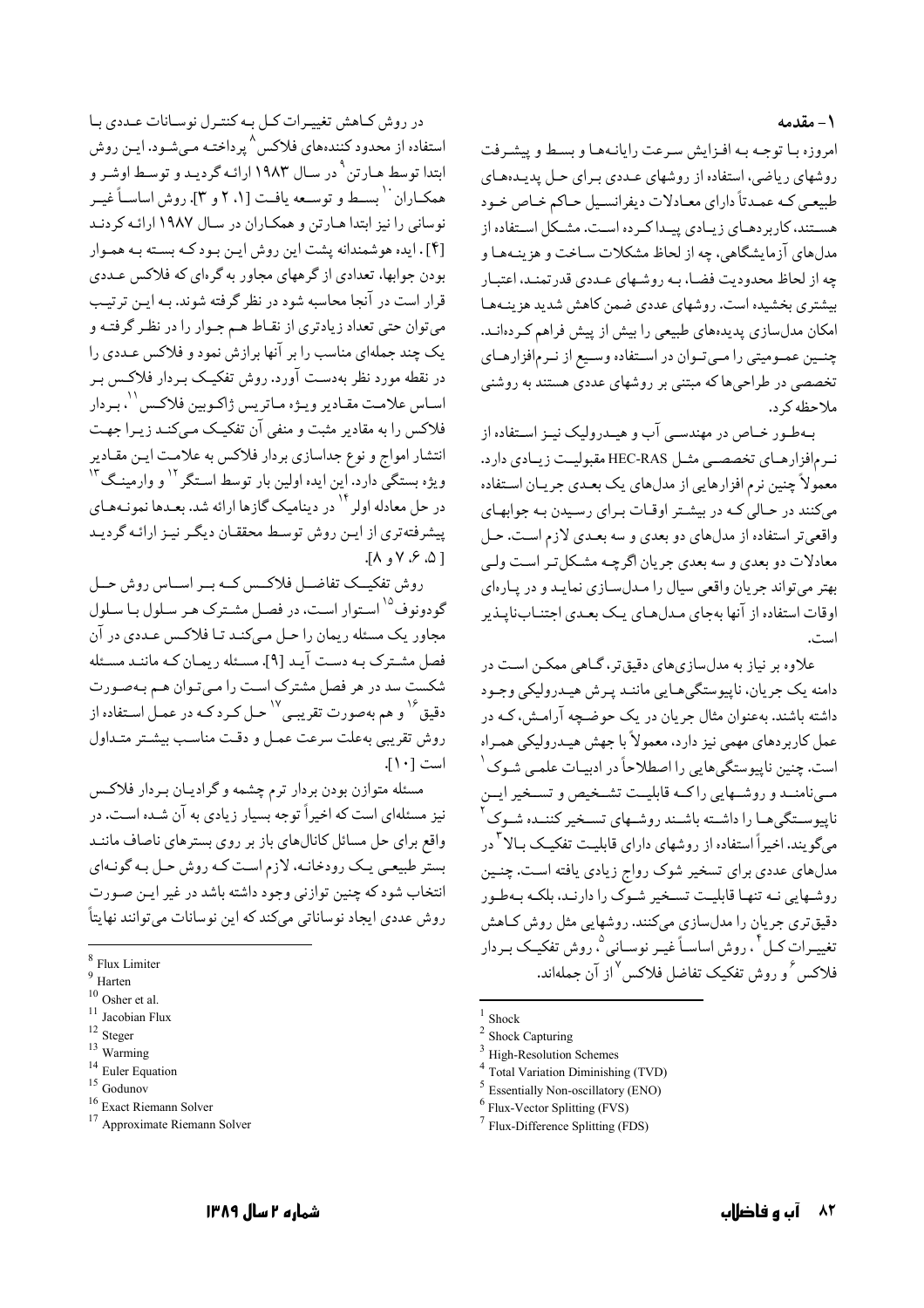منجر به ناپایداری آن شوند. متعادل بودن گرادیان بـردار فلاکـس و ترم چشمه را اصطلاحاً خاصیت C' مبی نامنـد کـه ایـده آن را ابتـدا برمودز <sup>۲</sup> و وازکوئز <sup>۳</sup> در سال ۱۹۹۴ ارائـه کردنـد [۱۱]. هوبـارد <sup>۴</sup> و گارسیا-ناوارو<sup>۱۵</sup>ین ایده را برای روشهای بـا دقتهـای بـالاتر بسـط دادند [۱۲]. در سال ۲۰۰۱ ژو و همکاران ٔ یـک روش بسـیار سـاده اما قدرتمند را بـراي بـالانس بـردار تـرم چشـمه<sup>٧</sup> و گراديـان بـردار فلاکس ارائه دادند که به روش گرادیان تیراز آب<sup>^</sup> (SGM) شیناخته شده است [۱۳]. آنها روش خود را بیرای حیل په دوش گودونیوف و روش HLL <sup>۹</sup> برای بهدست آورد فلاکس عـددی در فصـل مشـترک دو سلول ارائه داده و نشان دادنـد کـه خاصـيت C بـه درسـتي ارضـا می شو د [۱۳].

در این مقاله از روش گرادیان تراز آب برای برقـراری خاصـیت بر روی بسترهای نـاهموار اسـتفاده شـد. اسـتفاده از ايـن روش همانطور که اشاره شد، در ابتدا در ترکیب با روش HLL توسط ژو و همکاران ارائه گردید. روش HLL در جریانهایی که ذاتاً یک بعدی هستند و موج برشي كه ناشي از مولفه v سرعت (در جهت y) است در آنها وجود نـدارد جوابهـاي قابـل قبـولي از خـود نشـان مـي،هـد. تحقیقات نشان میدهد که این روش در جریانهایی مانند شکست دو بعدي سد كه ماهيت دو بعدي دارند و در آنها مـوج برشـي وجـود دارد دارای نتایج قابل قبولی نیست [۱۰].

در اینجا بهمنظور رفع این مشکل برای بهدست آوردن فلاکس عددی از روش تفکیک تفاضل فلاکس و روش تقریببی رو `` بـرای حل مسئله ريمان در فصل مشترک، استفاده شد. همچنين ايـن مقالـه نشان داد که روش گرادیـان فلاکـس بـرای بـالانس کـردن گرادیـان فلاکس و ترم چشمه نه تنها در روش HLL بلکه در کلیـه طرحهـایی که از روش تفکیک تفاصل فلاکس استفاده مـیکننـد، کـاربرد دارد. معادلات ابتدا با استفاده از دستگاه مختصات منحنى الخط منطبق بر مـرز `` بــه دامنــه محاسـباتي منتقــل شــد و توســط روش حجمهـاي محدود، تفکیک گردید. در نهایت معادلات جداسازی شده با استفاده از روش رانگ کوتای<sup>۱۲</sup> مرتبه سوم حل شدند. نتـايج تحقيـق نشـان داد که این روش بسیار مناسب بوده و بهنظر مے رسد کـه روش

- C-Property
- Bermudez
- Vazquez

 $9$  Harten-Lax-VanLeer

<sup>11</sup> Boundary-fitted Curvilinear Coordinates

SGM را بتبوان بیرای کلیپه روشیهایی کپه در آنها از حیل بپه روش گودونوف استفاده می شود، مورد استفاده قرار داد.

٢- معادلات حاكم معـادلات دو بعـدي حـاكم بـر جريـان آبهـاي كـم عمـق در دسـتگاه کارتزی بهصورت زیر بیان می شود:

$$
\frac{\partial S}{\partial t} + \frac{\partial F}{\partial x} + \frac{\partial G}{\partial y} = C \tag{1}
$$

$$
S = \begin{bmatrix} h \\ hu \\ hv \end{bmatrix}, \qquad F = \begin{bmatrix} hu \\ hu^2 + \frac{1}{2}gh^2 \\ huv \end{bmatrix}
$$
(1)  

$$
C = \begin{bmatrix} 0 \\ -\frac{\tau_{bx}}{\rho} + gh \frac{\partial z}{\partial x} \\ -\frac{\tau_{by}}{\rho} + gh \frac{\partial z}{\partial y} \end{bmatrix}, G = \begin{bmatrix} hv \\ hw \\ hw^2 + \frac{1}{2}gh^2 \end{bmatrix}
$$

كه در اين روابط

h عمق آب، u و v منتجههای سرعت به ترتیب در جهتهای x و y ، p جرم مخصوص آب، z تـراز كـف بسـتر از سـطح مبنـا، g شـتاب S جاذبه،  $\tau_{\rm{by}}$  و  $\tau_{\rm{by}}$  مؤلفههای تـنش برشـی کـف در دو جهـت، بردار  $\mathbf y$ بردار متغیرهای ابقایی $\mathbf F$ ۰<sup>۱۳</sup> و G بهترتیب فلاکس در جهتهای x و y و C بردار ترم چشمه است.

در نظر گرفتن سایر پارامترها مثل اثـر کورپـولیس ۱<sup>۴</sup>، تلاطـم و تنش برشي ناشي از باد بر روي سطح آب در معادلات شناخته شـده است و چون در نظر گرفتن آنها تنها بر دقت جوابها مؤثر است و ب روی روش حل تأثیری ندارند، اثرات آنها در اینجـا نـاچیز انگاشـته .<br>شد.

تنش برشی کف را میتوان با رابطه ۲ معاسبه کرد  
\n(۳)  
\n
$$
\tau_{bx} = \rho g n^2 h^{-1/3} u \sqrt{u^2 + v^2}, \quad \tau_{by} = \rho g n^2 h^{-1/3} v \sqrt{u^2 + v^2}
$$

n ضرب زبری مانینگ است. روابط بالا را مبي توان مطابق شكل ١ با استفاده از دستگاه مختصات منحنی|لخط منطبق بـر مـرز از دامنـه فيزيكـي (x,y) بـه

Hubbard

Garcia-Navarro Zhou et al.

Source Term

Surface Gradient Method (SGM)

 $^{10}$  Roe's Approximate Riemann Solver

<sup>&</sup>lt;sup>12</sup> Range-Kutta

<sup>&</sup>lt;sup>13</sup> Conserved Variables

<sup>&</sup>lt;sup>14</sup> Coriolis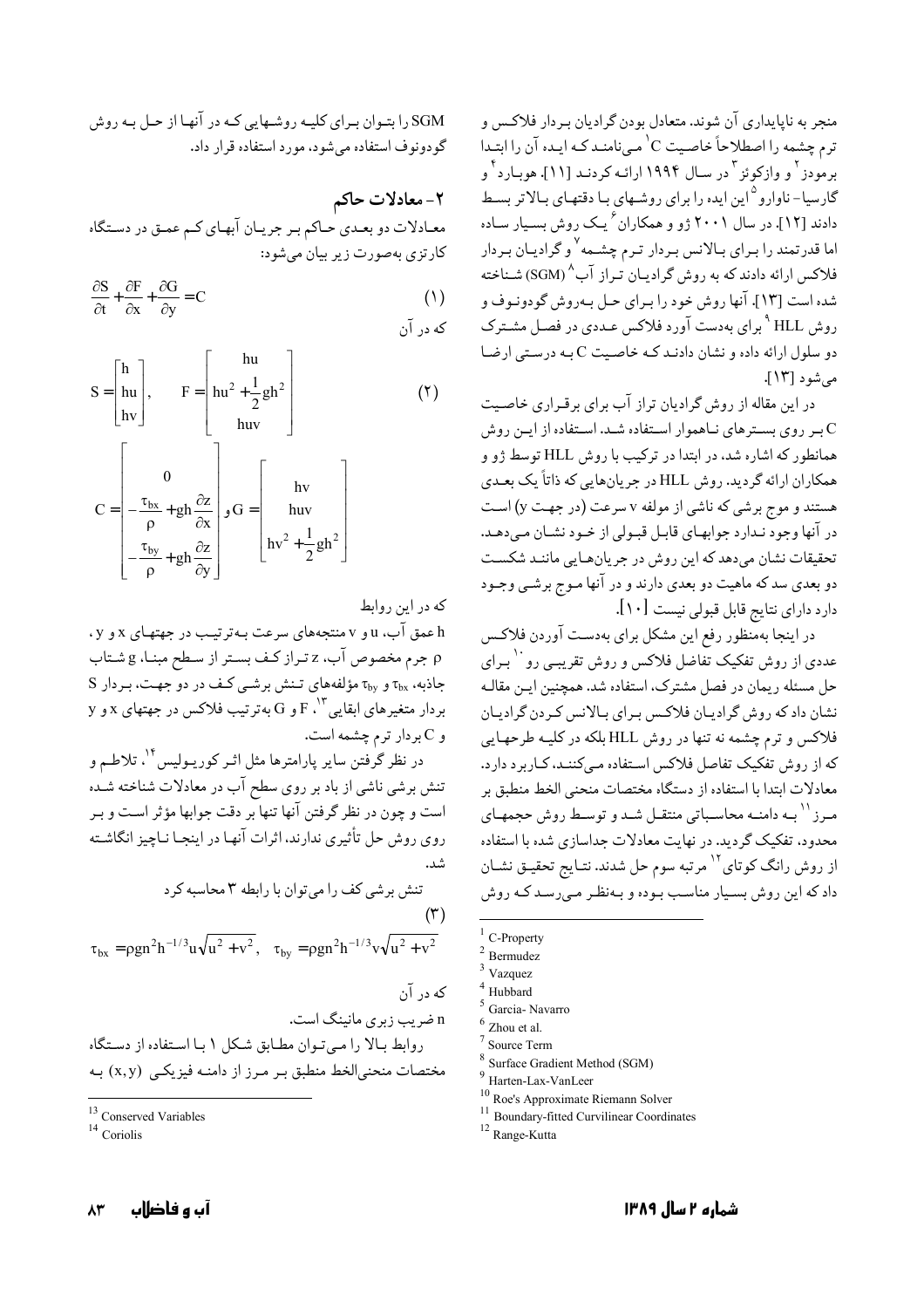دامنه محاسباتی (٤٫٦) منتقـل کـرده و رابطـه زيـر را بـهدسـت آورد [۱۴ و ۱۱۵:

$$
\frac{\partial \widetilde{S}}{\partial t} + \frac{\partial \widetilde{F}}{\partial \xi} + \frac{\partial \widetilde{G}}{\partial \eta} = \widetilde{C}
$$
 (f)

که در آن  $\widetilde{S} = JS, \widetilde{F} = y F - x_n G, \widetilde{G} = -y_F F + x_F G, \widetilde{C} = JC$ در روابـط فـوق J ژاكـوبين انتقـال بـوده و از رابطـهٔ زيـر محاسـبه مي شود:  $(\triangle)$  $J = x_{\xi}y_n - x_ny_{\xi}$ 

انتقال روابط به دامنه محاسباتی علاوه بر اینکه یک دامنه مـنظم مستطیلی ایجاد میکند، کد نویسی را نیز آسانتر مینماید اگرچه بـه دلیل ورود ترمهای غیر خطی دیگر، معادلات طولانی تری باید حـل شوند. با این عمل امکان بررسی و تحلیل مسائل با مرزهـای پیچیـده نيز در صورت لزوم فراهم مي شود.



شکل ۱- دامنه فیزیکی (x,y) و دامنه محاسباتی (ξ,η)

۳- جدا سازی معادلات و تعیین فلاکس عددی ۱

با استفاده از روشهای مختلف می توان رابطه ۴ را حل کرد. در اینجا برای جداسازی معادلات از روش حجمهای محدود استفاده شد. ایـن روش بسیار انعطاف پذیر بوده و مشکلات روش تفاضل محدود. مانند مشکلات مربوط به ارضای معادله جرم و نیز مشکل کدنویسی در روش عناصر محدود را نـدارد. بـراي اعمـال ايـن روش، ابتـدا از رابطـه ۴ بـهصـورت زيـر بـر روى يـك حجـم كنتـرل (dξ dη) انتگر الگيري مي شو د:

$$
\iint \frac{\partial \widetilde{S}}{\partial t} d\xi d\eta + \iint \frac{\partial \widetilde{F}}{\partial \xi} d\xi d\eta + \iint \frac{\partial \widetilde{G}}{\partial \eta} d\xi d\eta = \iint \widetilde{C} d\xi d\eta \qquad (2)
$$

از آنجـاکـه مــيتـوان فواصــل مکــاني کِّــدو An را در دامنــه محاسباتي اختياري انتخاب كرد، اين فواصل براي سـهولت واحـد در نظر گرفته شده و رابطه ۷ بهدست می آید

$$
\frac{\partial \widetilde{S}}{\partial t} + \widetilde{F}_{i+1/2,j} - \widetilde{F}_{i-1/2,j} + \widetilde{G}_{i,j+1/2} - \widetilde{G}_{i,j-1/2} = \widetilde{C}_{i,j}
$$
 (Y)  
در رابطه بالز زیرنویسهای (1+1/7) و نظایر آن نشان دهنده.  
مقدار فلاکس در فصل مشترک دو سلول مجاور است که اصطلاحاً  
فلاکس عددی، نامیده میشود. روشهای متحلادی در واقع تفاوت بین  
تعیین فلاکس عددی مورد استفاده قرار داد. در واقع تفاوت بین  
ارین فلاکس عددی است. در این تحقیق از روش تفکیک تفافسل  
فلاکس که بر پایه روش گودونونی استوار است استفاده شد.  
فلاکس که بر پایه روش گودونونی استوار است استفاده شد.  
آید. در اینجا از روش تقریبی رو بهصورت زیر برای معاسبه این  
آید. در اینجا از روش تقریبی رو بهصورت زیر برای معاسبه این

$$
\widetilde{F}_{i+1/2} = \frac{1}{2} [\widetilde{F}_{L} + \widetilde{F}_{R} - |A| (S_{R} - S_{L})]
$$
\n(A)

$$
\widetilde{G}_{i+1/2} = \frac{1}{2} [\widetilde{G}_L + \widetilde{G}_R - |B| (S_R - S_L)]
$$
\n(4)

که در این روابط A و B ماتریس های ژاکوبین فلاکس هستند:  
\n
$$
B = \frac{\partial \widetilde{G}}{\partial S} \quad , \quad A = \frac{\partial \widetilde{F}}{\partial S}
$$
 (1)

$$
|A| = R_{\xi} \left| \Lambda_{\xi} \right| L_{\xi} , \quad |B| = R_{\eta} \left| \Lambda_{\eta} \right| L_{\eta} \tag{11}
$$

. A و S<sub>L</sub> مقـادير تخمـين زده شـده از هـر متغيـر ابقـايي مثـل b. بهترتيب در سمت راست و چپ فصل مشترک سلول (j و j) و سلول (j+l,j) است (شکل ۲). چنین تخمینی را میتوان با در نظر گرفتن تغییرات خطی در هر سلول انجام داد و به یک دقت درجـه ۲ رسید. در نظر گرفتن تغییرات ثابت در هر سلول منجر به دقت درجه ۱ خواهد شد.



 $1$  Numerical Flux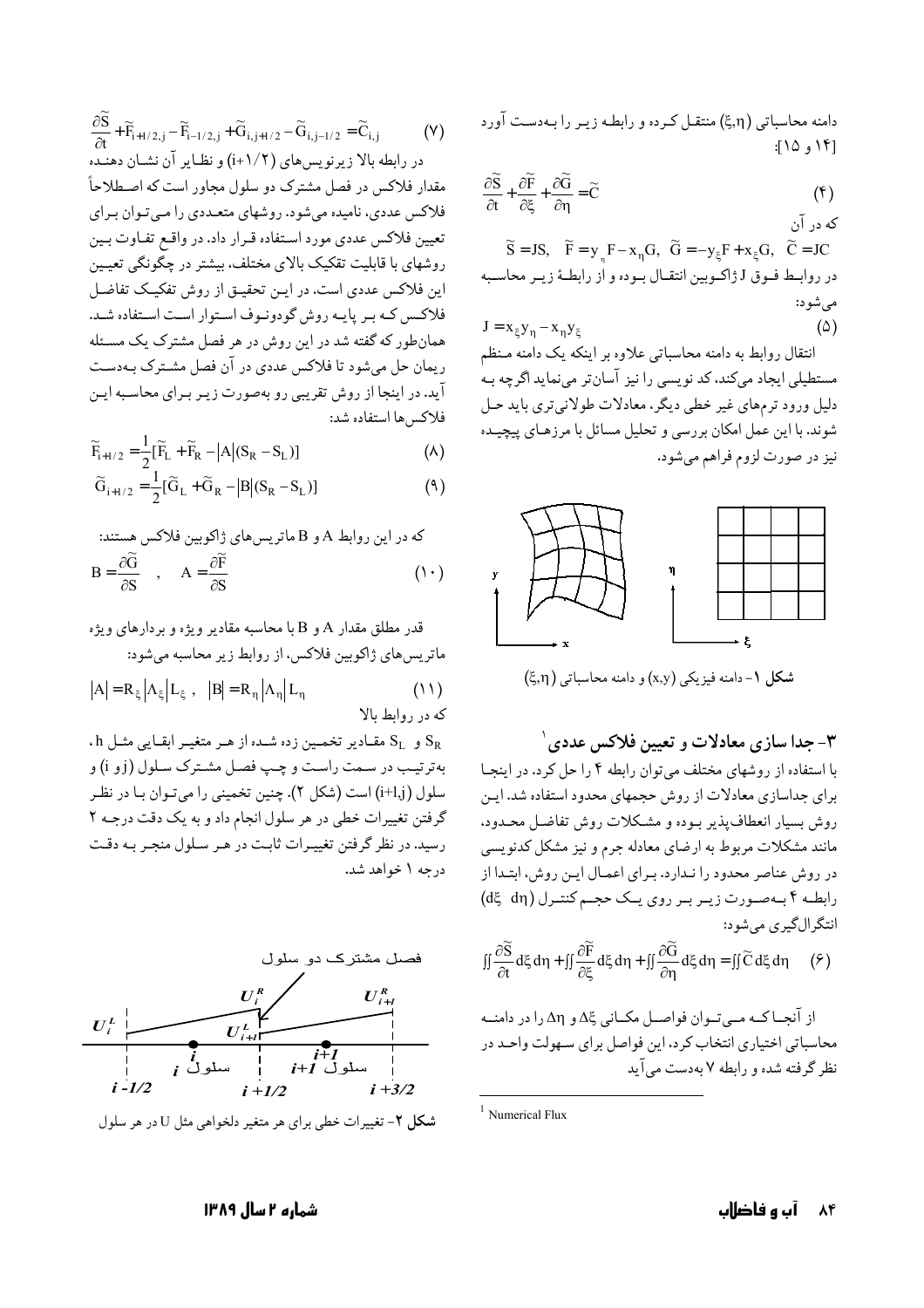$R_n$  .A همچنین در رابطه  $R_{\xi}$  ، ۱۱ هماتریس بردارهای ویـژهٔ راست ماتریس بردارهای ویژه راست L<sub>٤</sub> ، B ماتریس بردارهای ویژه چپ و ماتریس بردارهای ویژه چپ $\mathrm{B}$  بوده و  $\Lambda_\natural$  و  $\Lambda_\eta$  مـاتریسهـای  $\mathrm{A}$ قطري هستند که به ترتيب مقادير ويژه مربوط بـه مـاتريس هـاي A و را در خود جای دادهاند.

 $L_n$  ،  $\Lambda_n$ ،  $A_{\xi}$ ، ،  $\Lambda_n$ ، ،  $\Lambda_{\xi}$  ،  $\Lambda_n$  ،  $\Lambda_{\xi}$  ،  $R_n$  ،  $R_{\xi}$ زير بهدست آورد [۱۵]:

$$
R_{\xi} = \begin{bmatrix} 0 & g_{22} & g_{22} \\ x_{\eta} & ug_{22} - cy_{\eta} & ug_{22} + cy_{\eta} \\ y_{\eta} & cx_{\eta} + vg_{22} & -cx_{\eta} + vg_{22} \end{bmatrix}, \qquad (17)
$$
  
\n
$$
R_{\eta} = \begin{bmatrix} 0 & g_{11} & g_{11} \\ x_{\xi} & ug_{11} + cy_{\xi} & ug_{11} - cy_{\xi} \\ y_{\xi} & -cx_{\xi} + vg_{11} & cx_{\xi} + vg_{11} \end{bmatrix}
$$

$$
|\Lambda_{\xi}| = \begin{bmatrix} |uy_{\eta} - vx_{\eta}| & 0 & 0 \\ 0 & |uy_{\eta} - vx_{\eta} - cg_{22}| & 0 \\ 0 & 0 & |uy_{\eta} - vx_{\eta} + cg_{22}| \end{bmatrix}, \qquad (\mathcal{W})
$$

$$
|\Lambda_{\eta}| = \begin{bmatrix} |\mathbf{v}\mathbf{x}_{\xi} - \mathbf{u}\mathbf{y}_{\xi}| & 0 & 0 \\ 0 & |\mathbf{v}\mathbf{x}_{\xi} - \mathbf{u}\mathbf{y}_{\xi} - \mathbf{c}\mathbf{g}_{11}| & 0 \\ 0 & 0 & |\mathbf{v}\mathbf{x}_{\xi} - \mathbf{u}\mathbf{y}_{\xi} + \mathbf{c}\mathbf{g}_{11}| \end{bmatrix}
$$

$$
L_{\xi} = \begin{bmatrix} \frac{ux_{\eta} + vy_{\eta}}{g_{22}^2} & -\frac{x_{\eta}}{g_{22}^2} & -\frac{y_{\eta}}{g_{22}^2} \\ \frac{uy_{\eta} - vx_{\eta}}{2cg_{22}} + \frac{1}{2} & -y_{\eta} & x_{\eta} \\ \frac{-uy_{\eta} + vx_{\eta}}{2cg_{22}} + \frac{1}{2} & \frac{y_{\eta}}{2cg_{22}} & \frac{-x_{\eta}}{2cg_{22}} \\ \frac{-uy_{\eta} + vx_{\eta}}{2cg_{22}} + \frac{1}{2} & \frac{y_{\eta}}{2cg_{22}} & \frac{-x_{\eta}}{2cg_{22}} \end{bmatrix}, \qquad (15)
$$

$$
L_{\eta} = \begin{bmatrix} \frac{-ux_{\xi} - vy_{\xi}}{g_{11}^2} & \frac{x_{\xi}}{g_{11}^2} & \frac{y_{\xi}}{g_{11}^2} \\ \frac{-uy_{\xi} + vx_{\xi}}{2cg_{11}} + \frac{1}{2} & \frac{y_{\xi}}{2cg_{11}} & \frac{-x_{\xi}}{2cg_{11}} \\ \frac{uv_{\xi} - vx_{\xi}}{2cg_{11}} & -y_{\xi} & x_{\xi} \end{bmatrix}.
$$

So

\n
$$
g_{22} = \sqrt{x_{\eta}^{2} + y_{\eta}^{2}}, \quad c = \sqrt{gh}, \quad g_{11} = \sqrt{x_{\xi}^{2} + y_{\xi}^{2}}
$$
\n(10)

 $\overline{2c}g_{11}$ 

 $2c_{\mathfrak{L}_{11}}$ 

 $\overline{2}$ 

 $2cg_{11}$ 

برای محاسبه روابط ۱۱ تا ۱۲ تا ۱۲ تا ستفاده از روش رو ، مقادیر  
متوسط (ū, ř, ři) را با استفاده از مقادیر سمت راست و چپ هر  
فصل مشترک، در هر فصل مشترک در نظر گرفته میشود. برای  
میانگینگیری از متوسطگیری رو' استفاده میشود:  
۱۶)  
۵ = 
$$
\frac{u_R \sqrt{h_R} + u_L \sqrt{h_L}}{\sqrt{h_R} + \sqrt{h_L}}, \quad \widetilde{v} = \frac{v_R \sqrt{h_R} + v_L \sqrt{h_L}}{\sqrt{h_R} + \sqrt{h_L}}, \quad \widetilde{h} = \frac{1}{2}(h_R + h_L)
$$
  
۴  $\widetilde{v} = \frac{v_R \sqrt{h_R} + v_L \sqrt{h_L}}{\sqrt{h_R} + \sqrt{h_L}}, \quad \widetilde{h} = \frac{1}{2}(h_R + h_L)$ کا  
فلاکس

فرایند حل ارائه شـده در قسـمت قبـل بـهخـوبی بـر روی بسـترهای صاف یا بستر با یک شیب ثابت عمل میکند. در بسیاری از مـوارد مانند بستر رودخانههای طبیعـی، سـطح بسـتر صـاف نبـوده و دارای برآمدگیها و فرورفتگـیهـای متعـددی اسـت. مسـئله مهـم در تـرم چشمه وجود عباراتی مثل  $\frac{\partial z}{\partial x}$  یا  $\frac{\partial z}{\partial y}$  است که باید تفکیک شـوند. در صورتی که بهعنوان مثـال تـرم  $\frac{\partial z}{\partial x}$  در رابطـه ۲، بـهصـورت ساده تفاضل مرکزی زیر تفکیک شود:

$$
gh\frac{\partial z}{\partial x} = gh_i \frac{z_{i+1} - z_{i-1}}{2}
$$
 (1V)

با وجود اینکه برای بهدست آوردن فلاکس عددی از یـک روش با قابلیت تفکیک بالا استفاده می شود، مدل توانایی حل معادلات بر روی بسترهای ناهموار را نخواهد داشت و این بهدلیل عدم تـوازن و بالانس بین ترم چشمه و گرادیان بردار فلاکس است که ارضـای آن به خاصیت C معروف است. برای تست کردن وجود یـا عـدم وجـود اين خاصيت در يـک مـدل عـددي معمـولاً حالـت جريـان سـاکن ّ q=0) که در آن q دبی در واحد عرض کانال است) بر روی یک بر آمدگی در حالت دائمی، مدلسازی می شود. شکل ۳ حـالتی کـه در آن تراز سطح آب ثابت است يعني z+h=cte را نشان ميدهد.



Roe's Average

85 آب و فاضلاب شماره ۲ سال ۱۳۸۹

 $2 \text{ Ouiescent Flow}$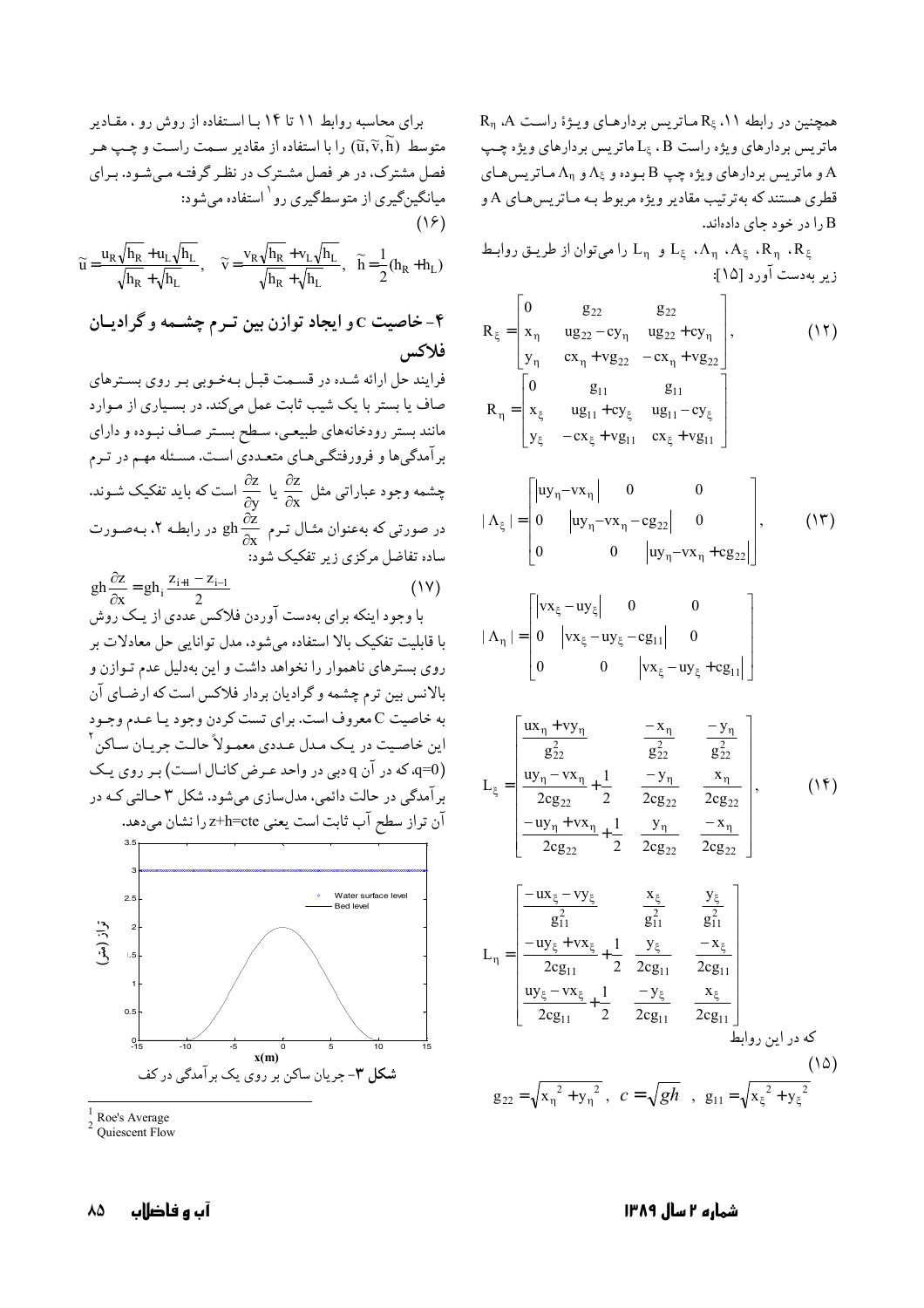در وضعیتی که توازن بین ترم چشمه و گرادیان فلاکس وجـود دارد، مدل عددی باید توانایی مدلسازی چنین جریان ساکنی را داشته باشد. در واقع پس از طی یک بازه زمانی، تراز سطح آب باید ثابت و دست نخورده باقی بماند. شکل ۴ یک نگاه نزدیکتر به تراز سطح آب در مدلی که در آن خاصیت C ارضا شده و مدلی کـه در آن این خاصیت ارضا نشده است را نشان میدهد. همانگونـه کـه مشخص است در صورتي كه بالانس وجود نداشته باشد تـراز سـطح آب با وجود q=0 و باگذشت زمان دستخوش نوسانات میشـود در حـالي كـه مـدل داراي تـوازن چنـين تغييراتـي را نشـان نمـيدهـد. بنابراین مدلی که دارای بالانس بین ترم چشمه و گرادیان فلاکس نیست حتی از مدلسازی یک جریان ساکن نیز عاجز خواهد بود.



برای توضیح بیشتر معـادلات آبهـای کـم عمـق در حالـت یـک بعدی در روابط ۱۸ و ۱۹ نشان داده شده است

$$
h_t + (hu)_x = 0 \tag{1A}
$$

$$
(hu)_t + (hu^2 + gh^2 / 2)_x = ghz_x \tag{14}
$$

در حالتی که جریان ساکن است، معادله پیوستگی یعنبی رابطه ۱۸ خودبخود ارضا میشود چون <sub>U</sub>=0 بوده و جريـان دائمـي اسـت. معادلـه ممنـتم يعنـي رابطـه ١٩ زمـاني ارضـا خواهـد شـد كـه تـرم با ترم  $\mathrm{ghz}_{\mathrm{x}}$  در حالت تـوازن باشـد. در صـورتی کـه در ( $\mathrm{gh^2}/2)_\mathrm{x}$ یک مدل عددی چنین توازنی وجود داشته باشد، گفته میشود کـه آن مدل، خاصیت C را دقیقـاً ارضـا مـىكنـد. ارضـاى ايـن خاصـيت بهخصوص براي مدلسازي جريان بر روى توپوگرافى هاى نـامنظم برای یک مدل عددی بسیار ضروری است.

همانطور که گفته شد ژو و همکـاران یـک روش بسـیار سـاده و مناسب را بهنام گرادیان تـراز آب (SGM) بـراي برقـراري بـالانس بین ترم چشمه و گرادیان بردار فلاکس ارائـه دادهانـد [۱۳]. آنهـا از روش حل مسئله ريمان بهروش HLL در دستگاه كـارتزى استفاده

کردنــد. در اینجــا ایــن روش بــرای حــل بــهروش رو در دســتگاه مختصات منحنی الخط منطبق بر مرز بهکار برده شد. همـانطور کـه نتايج تحقيق نشان مىدهد توازن در اين روش نيز بـهخـوبى برقـرار گردید. جزئیات روش SGM در مرجع [۱۳]. بیان شده است کـه در اینجا بهطور مختصر به آن اشاره میشود.

تراز سطح آب را ميتوان بهصورت زير تعريف كرد:  $\eta(x, t) = h(x, t) + z(x)$  $(1 \cdot)$ در صورتی که از تغییرات خطی برای تخمین مقادیر تـراز سـطح آب در سلول i استفاده شود رابطه ۲۱ بهدست میآید:  $\eta = \eta_i + (x - x_i) \delta \eta_i$  $(51)$ که در آن گرادیان  $\eta_1$  یعنی  $\delta\eta_i$  را در سلول i میتوان بهترتیب

زیر محاسبه نمود:

$$
\delta \eta_i = \phi \left( \frac{\eta_{i+1} - \eta_i}{x_{i+1} - x_i}, \frac{\eta_i - \eta_{i-1}}{x_i - x_{i-1}} \right) \tag{57}
$$

در رابطـهٔ بـالا ¢ یـک محـدود کننـده شـیب ٰ اسـت کـه بـراي جلوگیری از نوسانات عددی از آن استفاده میشود. در اینجا از یک محـدود کننـده شـيب مينمـود<sup>۲</sup> اسـتفاده شـد کـه در انتخـاب بـين دو يارامتر دلخواه a و b (كه در اينجا انتخاب بـين دو شـيب بـراي تـراز آب است) به ترتیب زیر تعریف میشود:  $\phi(a,b) = \max[0,\min(a,b)]$  $(55)$ سپس میتوان بـا داشـتن شـیب تـراز آب و مقـدار تـراز آب در مرکز هر سلول، مقدار تراز آب را در سمت چپ و راست آن سـلول، يعني در فصل مشتركها، محاسبه كرد. بـهعنـوان مثـال بـراي فصـل مشترک (۱/۲-i):  $(Yf)$ 

$$
\eta^L_{i-1/2} = \eta_{i-1} + \frac{1}{2} \Delta x_{i-1} \delta \eta_{i-1} \ , \ \eta^R_{i-1/2} = \eta_i - \frac{1}{2} \Delta x_i \delta \eta_i
$$

که در آن و بالانویس هـای L و L از  $\Delta x_i = x_{i+1/2} - x_{i-1/2}$ مقادیر تراز آب بهترتیب در سمت چـپ و راسـت، نسـبت بـه مرکـز سلول هستند.

به محض اینکه تراز سطح آب در فصل مشترکها بـهدسـت آمـد. عمق آب را میتوان در فصل مشترکها با کم کردن تراز بستر از تـراز سطح آب بەدست آورد  $(50)$  $h_{i-1/2}^L = n_{i-1/2}^L - z_{i-1/2}^L$ ,  $h_{i-1/2}^R = n_{i-1/2}^R - z_{i-1/2}^L$ 

Slope Limiter

 $2$  Minmod Limiter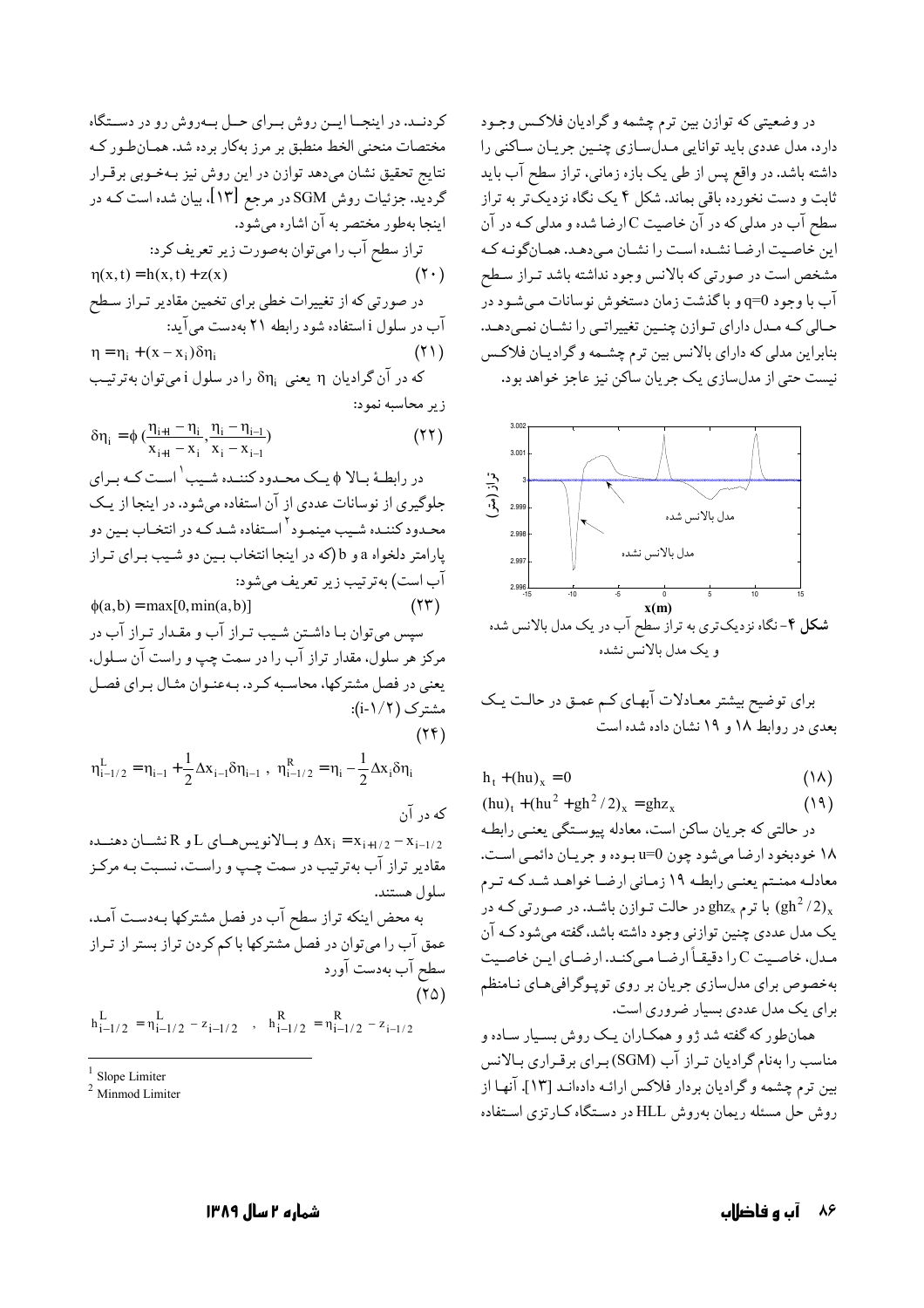تخمـين مقـادير ابقـايي hu وhv نيـز بـه طريـق مشـابهي انجـام می شود. در فرایند بالا باید توجه داشت که

$$
z_{i+1/2} = \frac{1}{2} (z_i + z_{i+1}) , \quad z_{i-1/2} = \frac{1}{2} (z_i + z_{i-1})
$$
 (19)  

$$
h_i = \frac{1}{2} (h_i^R + h_i^L)
$$

و به این ترتیب جداسازی ترم چشمه با استفاده از روش فُوق بـا ارضاي خاصيت بهراحتى انجام پذير خواهد بود

$$
gh\frac{\partial z}{\partial x} = gh_i(z_{i+1/2} - z_{i-1/2})
$$
\n
$$
\text{(YV)}
$$
\n
$$
\text{(Vt)}
$$
\n
$$
\text{(Vt)}
$$

$$
\widetilde{S}_{ij}^{(1)} = \widetilde{S}_{ij}^n + \Delta t \ L(\widetilde{S}_{ij}^n)
$$
\n
$$
\widetilde{S}_{ij}^{(2)} = \frac{3}{4} \widetilde{S}_{ij}^n + \frac{1}{4} \widetilde{S}_{ij}^{(1)} + \frac{1}{4} \Delta t \ L(\widetilde{S}_{ij}^{(1)})
$$
\n(11)

$$
\widetilde{S}_{ij}^{(n+1)} = \frac{1}{3} \widetilde{S}_{ij}^{n} + \frac{2}{3} \widetilde{S}_{ij}^{(2)} + \frac{2}{3} \Delta t \ L(\widetilde{S}_{ij}^{(2)})
$$
\n
$$
\vdots
$$
\n
$$
\Delta t \Delta t \Delta t = \Delta t \Delta t \Delta t
$$
\n
$$
\Delta t \Delta t = \Delta t \Delta t \Delta t
$$

## ۶- نتایج شبیهسازیهای عددی

برای تعیین صحت و دقت مدل عددی ارائه شده تعـدادی از مسـائل کلاسیک با استفاده از این مدل حل شدند که در زیـر بـه آنهـا اشـاره مے شود.

۰-۶-شبیهسازی ۱: جریان ساکن

برای بررسی خاصیت C ، ابتدا جریان ساکن بر روی برآمـدگی کـف در شکل ۴ مورد تحلیل قرار گرفت. در یک نگـاه نزدیـک بـه سـطح آب ایجاد شده با گذشت زمان در روشبی که خاصیت C را ارضا نمی کند، نوساناتی در تراز سطح آب مشـاهده گردیـد. ایجـاد چنـین نوساناتی حتی در صورتی که از یک روش با قابلیت تفکیک بالا استفاده شـده باشـد اغلـب منجـر بـه واگرايـي روش مـي شـود. در

7-4-شبیهسازی ۲: جریان بر روی برآمىدگی کف بدهون وجود شوک  
شوک  
یک جریان دائمی در کانالی بهطورل ۲۵ متر دارای یک برآمىدگی در  
کف از جمله مسائل کلاسیکی است که تاکنون برای بررسی صعت  
بسیاری از روشهای عددی بهکار رفته است [۸ و ۱] (رابطه ۳۰)  

$$
z = \begin{cases} 0.2 - 0.05(x - 10)^2 & \text{if } 8 < x < 12 \\ 0 & \text{otherwise} \end{cases}
$$

در مرز بالادست، دببی ۱/۵۳ مترمکعب بر ثانیـه در واحـد عـرض اعمال شد. در مرز پـاییندسـت تـا زمـانی کـه جریـان در آنجـا زیـر بحرانبي بـود عمـق آب ۱/۶۶ متـر بـود. در صـورتي كـه جريـان در پاییندست فوق بحرانی شود نیازی به اعمـال هـیچ شـرط مـرزی در آنجا نیست. در چنین مسئلهای جریان در طـی عبـور از برآمـدگی از حالت بحراني گذشته و فـوق بحرانـي خواهـد شـد. بنـابراين پـس از گذشــت مـدت زمـاني، نيــازي بــه اعمــال هــيچ شــرط مــرزي در پایین دست نیست. در این پژوهش از یک شبکه ۲۰۰× برای مدلسازی استفاده شد. شبکه ریزتر تغییر قابل ملاحظهای در نتـایج نمیدهد. نتایج مدلسازی در شکل ۵ نشان داده شده است که انطباق بسیار خوبی را با نتایج تحلیلی نشان میدهد.



۶-۳- شبیهسازی ۳ : جریان بر روی بر آمدگی کف با وجود شوک در این شبیهسازی همان کانال مسئله قبل با همان برآمـدگی در نظـر گرفته شد. این بار دبی در واحد عرض ۰/۱۸ مترمکعب بـر ثانیـه در مرز بالادست اعمال شد. در مرز پـایین،دسـت عمـق آب ۰/۳۳ متـر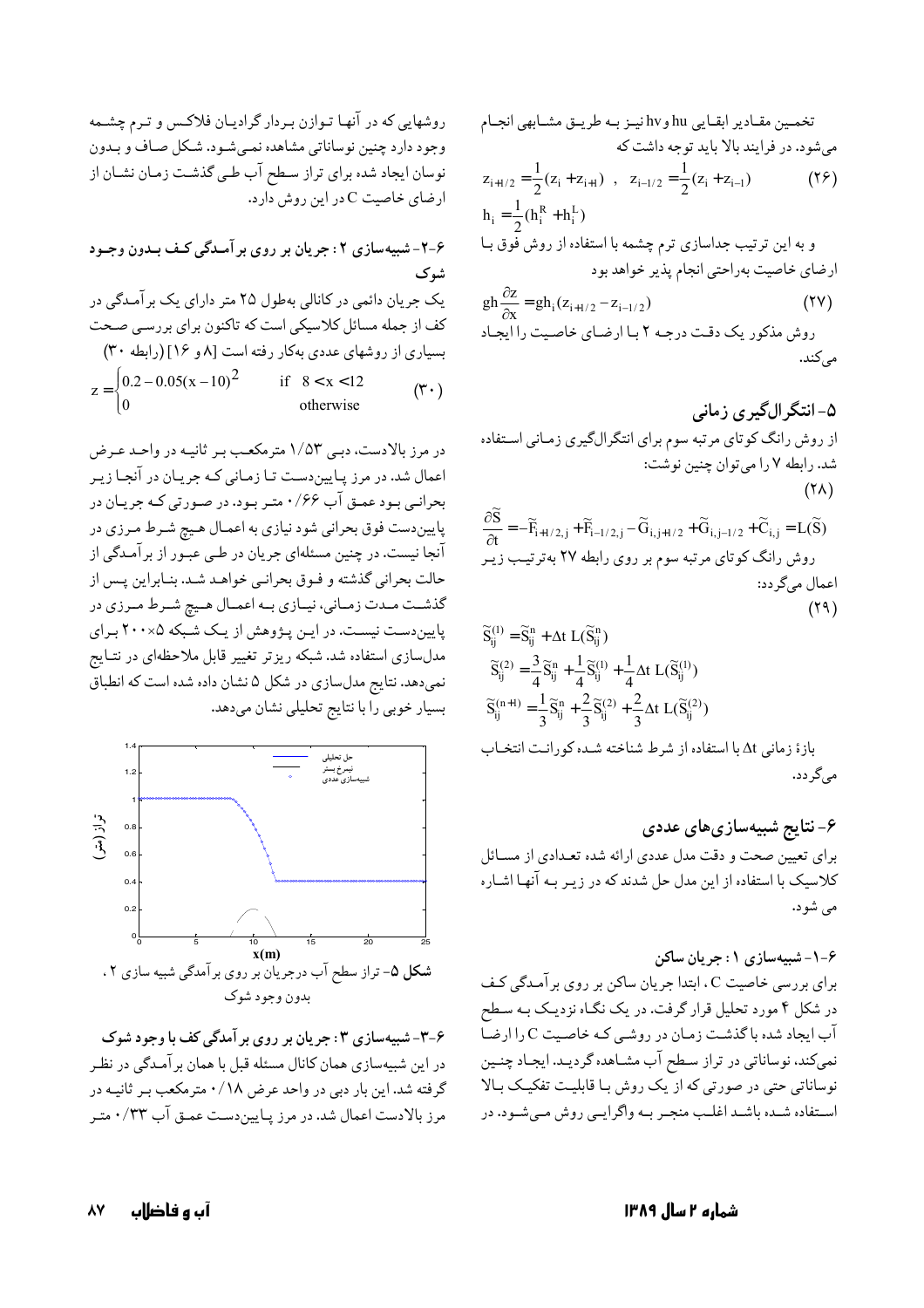اعمال گردید. مجدداً از یک شبکه ۲۰۰۵ برای تحلیل استفاده شـد. در چنین مسئلهای یک شوک در جریان وجود دارد که همانگونه ک شکل ۶ نشان میدهد مدل بهخوبی آن را تسخیر کرده است. مقایسـه نتايج مدلسازي بـا مقـادير تحليلـي دقـت مناسـب روش را نشـان



۶-۴-شبیهسازی ۴: شکست دو بعدی سد برای بررسی توانایی مدل در شبیهسازیهای دوبعدی، مسئله شکست دو بعدی سد در نظر گرفته شـد. دامنـه مسـئله بـاکانـالي بـه ابعاد ۲۰۰ متـر در ۲۰۰ متـر در جهتهـای طـولی و عرضـی بـا بسـتر صاف مشخص شد. یک شکاف نامتقارن به عرض ۷۵ متر کـه محـل قرارگیری سد است، درست در وسط وجـود داشـت و ضـخامت سـد ناچیز فرض شد. تراز اولیـه سـطح آب در مخـزن سـد ۱۰ متـر و در پایاب ۵ متر در نظر گرفته شد (شکل ۷).



چنانچه سد ناگهان شکسته شود و پروفیل سطح آب ۷/۲ ثانیـه یس از شکست سد مـورد سـؤال باشـد، بـرای چنـین مسـئلهای حـل تحلیلی وجود ندارد ولی میتوان نتایج را با مدل هـای عـددی دیگـر مقایسه نمود [۸، ۱۵ و ۱۷]. این مسئله نیز به عنوان یکی از مسائل کلیدی برای بررسی صحت و دقت مدلهای عددی مطرح است.

مسئله با یک شبکه به ابعاد ۵×۵ متر توسط مدل شبیهسازی شد. شکل ۸ پروفیل سطح آب را ۷/۲ ثانیه پس از شکست سد نشـان میدهد که در انطباق بسیار خوب بـا نتـایج دیگـر تحقیقـات اسـت. توانایی حل این مسئله با این روش نشان مـیدهـد کـه روش بـهکـار گرفته شده را میتوان در مسائلی که در آنها مؤلفه دوم سـرعت (v) نیز مشارکت دارد استفاده کرد.



۷- نتيجهگير ي

برای حل معادلات حاکم بر آبهای کم عمق از روش تفکیک تفاضل فلاكس (FDS) در اين مقاله استفاده شد. معـادلات بـا استفاده از روش دستگاه مختصات منحنى الخط منطبق بر مرز از دامنه فيزيكي به دامنه محاسباتی منتقل شده و در آنجا با استفاده از روش حجمهای محدود جداسازی گردیدند. برای تخمین و محاسبه فلاکس عددی از روش حل مسئله ریمـان بـهروش تقریبـی رو اسـتفاده گردیـد. بـرای اینکه مدل ارائه شده قابلیت تحلیل بسترهای نـاهموار را نیـز داشـته باشد از روش گرادیان تراز آب ارائـه شـده توسـط ژو و همكـاران بهرهگیری شد.

مدل عددی ارائـه شـده دوبعـدی بـوده و دارای قابلیـت تفکیـک بالایی است و از این رو میتواند در صورتی که ناپیوستگیهایی در دامنه جریان وجود داشته باشـد آنهـا را شناسـایی کـرده و جریـان را مدلسازي کند. چنين ناپيوستگيهايي در مسائل عملـي و کـاربردي مانند پرش هیـدرولیکی در حوضـچههـای آرامـش دیـده مـیشـوند. علاوه بر این، مدل میتواند جریان بر روی بسترهای ناهموار را نیـز شمبیهسـازي کنـد. چنـین بسـترهايي در جريـانهـاي طبيعـي در رودخانهها ديده مي شوند.

مسائل كلاسيك مختلفي توسط مدل ارائـه شـده حـل گرديـد. انطباق مناسب نتـايج بـا نتـايج تحليلـي و مـدلهـاي عـددي ديگـر، قابلت بالای دوش را نشان داد.